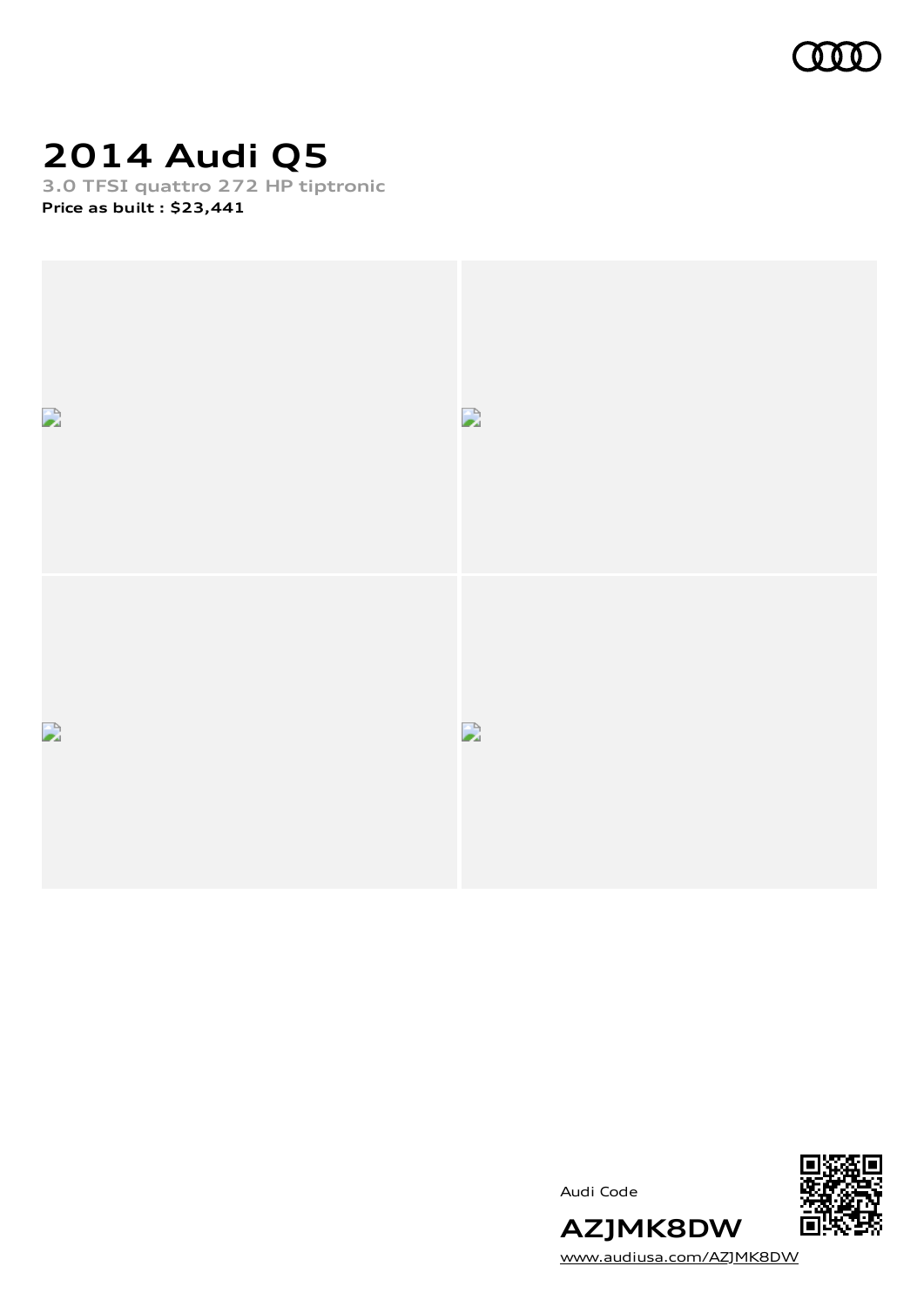## **Summary**

#### **Audi 2014 Audi Q5** 3.0 TFSI quattro 272 HP tiptronic

**Price as buil[t](#page-10-0)** \$23,441

#### **Exterior colour**

Lava Gray pearl

### $\overline{\phantom{a}}$

#### **Further Information**

|                 | N٥           |
|-----------------|--------------|
| Mileage         | 57,547 miles |
| Type of vehicle | Used car     |

**Warranty**

#### **Interior colour**

#### **Technical Specifications**

| Engine type                  | Six-cylinder                                  |
|------------------------------|-----------------------------------------------|
| stroke                       | Displacement/Bore and 2,995/84.5 x 89.0 cc/mm |
| Max. output                  | $({1})/{2}$ HP                                |
| Torque                       | /{1} lb-ft@rpm                                |
| Top track speed              | 130 mph mph                                   |
| Acceleration (0 - 60<br>mph) | 6.0 sec. seconds                              |

#### **Audi Code** AZJMK8DW

**Your configuration on www.audiusa.com** [www.audiusa.com/AZJMK8DW](https://www.audiusa.com/AZJMK8DW)

**Commission number** bac7f9040a0e0971237a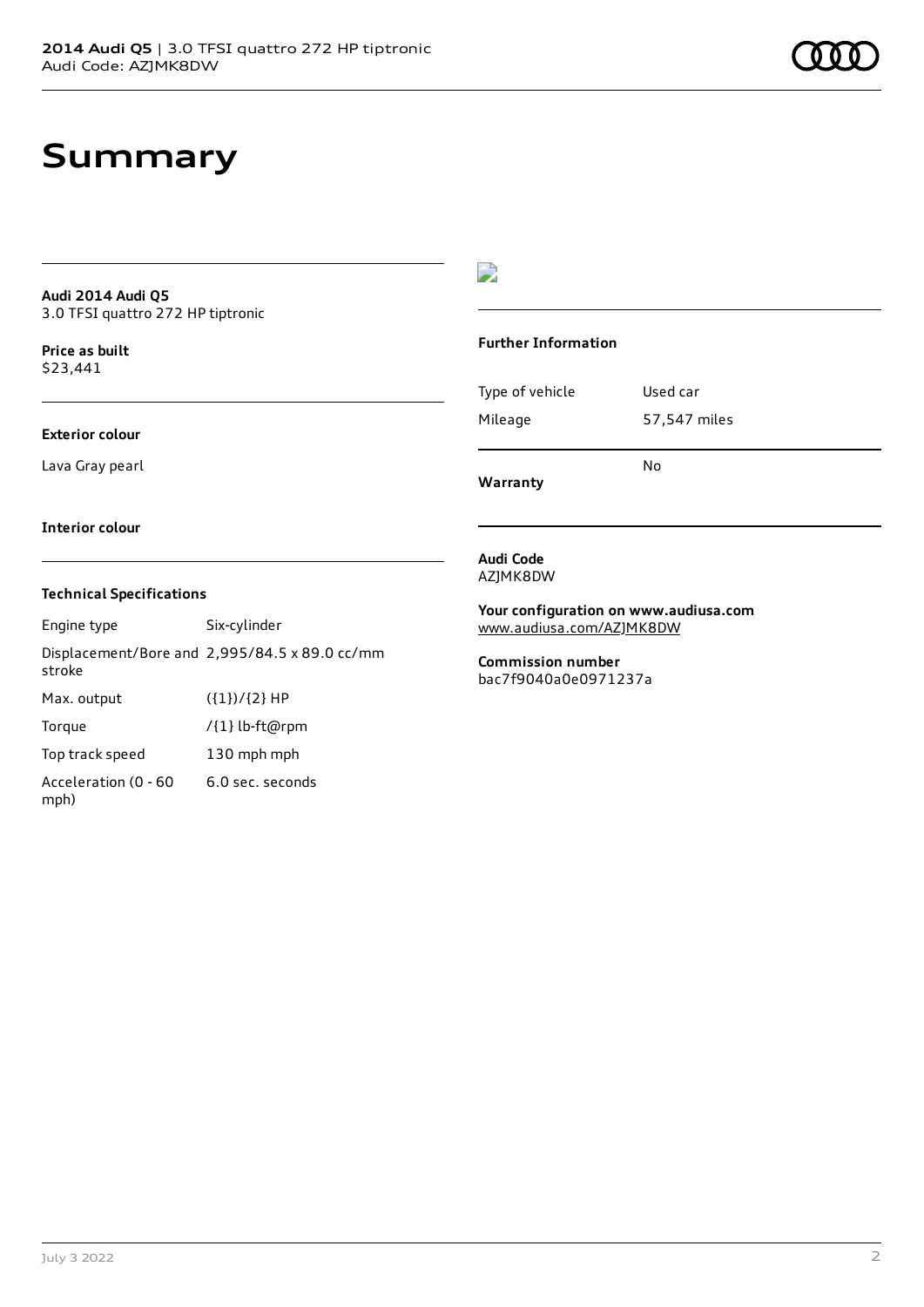# **Equipment**

Lava Gray pearl

Single CD/DVD player

Bang & Olufsen® Sound System

Color driver information system

HD Radio™ Technology

Voice control system

BLUETOOTH® wireless technology preparation for mobile phone



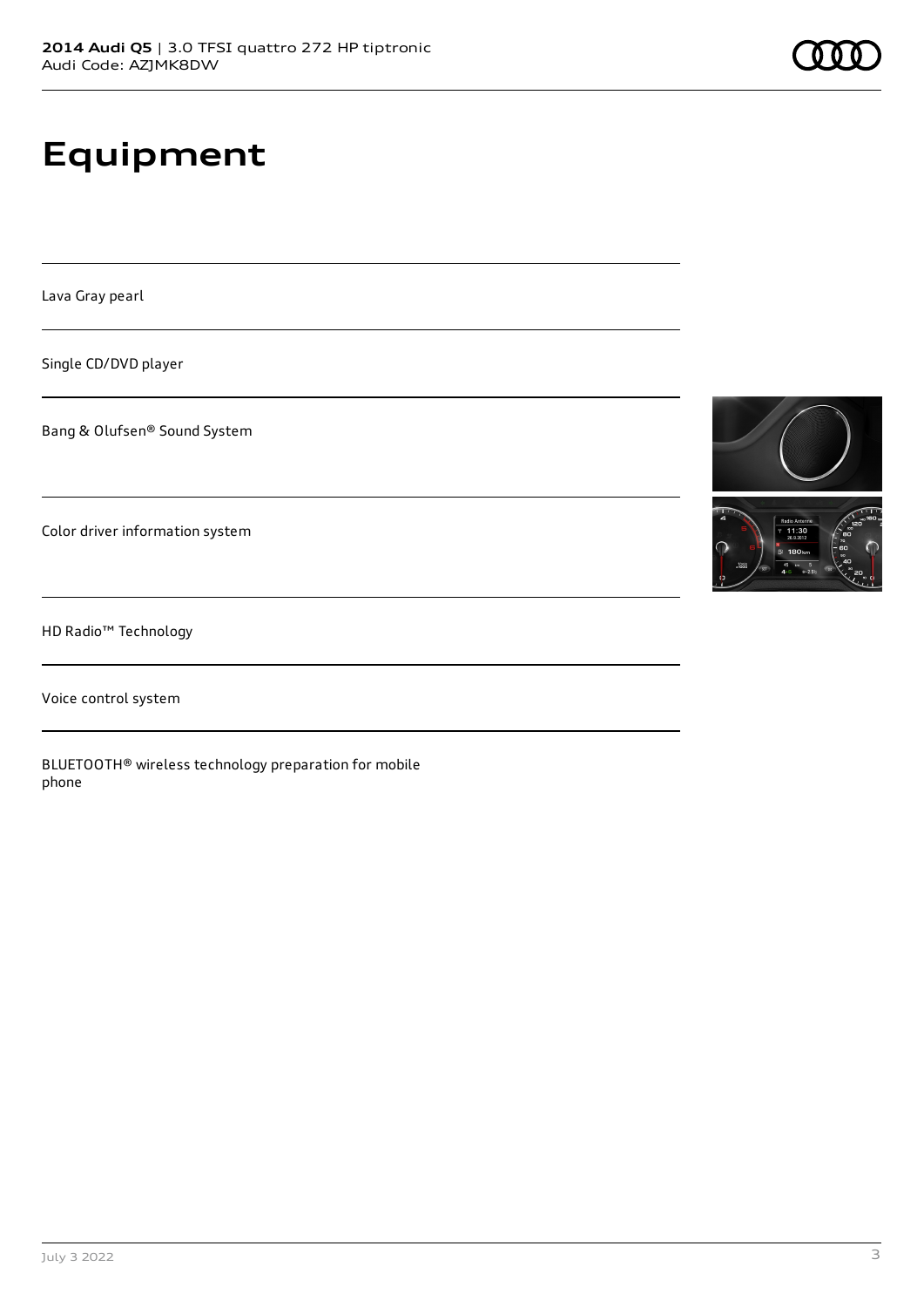## **Standard features**

#### **Safety and Security**

| 4UB             | Driver and front passenger dual-stage<br>airbags, thorax side airbags and Sideguard®<br>head curtain airbags |
|-----------------|--------------------------------------------------------------------------------------------------------------|
| 1 AT            | Anti-lock Brake System (ABS) with Electronic<br>Brake-pressure Distribution (EBD) and brake<br>assist        |
| UH1             | Electromechanical parking brake                                                                              |
| 8T1             | Cruise control with coast, resume and<br>accelerate features                                                 |
| VC <sub>2</sub> | Garage door opener (HomeLink®)                                                                               |
| QZ7             | Tilt and telescopic manually adjustable<br>steering column                                                   |
| 7K6             | Tire-pressure monitoring system                                                                              |
| 4X3             | Front side airbags, with head airbag                                                                         |
| 8N6             | Rain sensor for automatic windshield wipers                                                                  |
| 413             | Audi advanced key (keyless access)                                                                           |
| 3B7             | Lower Anchorage and Tethers for Children<br>(LATCH) in rear seats                                            |
|                 |                                                                                                              |

#### **Exterior**

| 1 D 8 | Provision for towing bracket                                                       |
|-------|------------------------------------------------------------------------------------|
| 6XL   | Power-folding, power-adjustable, auto-<br>dimming, heated side mirrors with memory |
| 1S1   | Car jack                                                                           |
| 1 B A | Five-link front suspension with upper and<br>lower control arms and stabilizer bar |
| 3S1   | Aluminum roof rails                                                                |
| 511   | Rear spoiler                                                                       |
| 8EH   | Xenon plus headlights with LED daytime<br>running lights                           |
| 803   | Automatic headlight leveling                                                       |

#### **Exterior**

| HN <sub>2</sub>  | All-season tires 235/55 R19                                  |
|------------------|--------------------------------------------------------------|
| 8SL              | LED taillight technology                                     |
| 4KF              | Privacy glass                                                |
| <b>ONB</b>       | Nameplate set in base trim                                   |
| 47 <sub>B</sub>  | Stainless steel trunk edge trim and doorsills                |
| C <sub>7</sub> D | 19" 5-arm-star design wheels with 235/55<br>all-season tires |

#### **Interior**

| QE1             | Storage nets in backs of front seats                                                 |
|-----------------|--------------------------------------------------------------------------------------|
| 3FU             | Panoramic sunroof                                                                    |
| 7M8             | Body-colored doorsill blades                                                         |
| 6N1             | Standard molded headlining                                                           |
| <b>9AO</b>      | Three-zone automatic climate control                                                 |
| 4L7             | Auto-dimming interior mirror with compass                                            |
| 001             | Additional interior and exterior lighting                                            |
| 2ZQ             | Four-spoke multifunction steering wheel                                              |
| 6E3             | Front center armrest with adjustable length<br>and height                            |
| 7F <sub>9</sub> | Leather gearshift knob                                                               |
| 4E9             | Power trunk open/close and hands-free<br>release                                     |
| 5XF             | Dual front sun visors with lighted vanity<br>mirrors                                 |
| 5KA             | Sliding 40/20/40 split folding rear seat with<br>pass-through and adjustable recline |
| 7HA             | Without leather                                                                      |
| N1F             | leather seating surfaces                                                             |
| 4A3             | <b>Heated front seats</b>                                                            |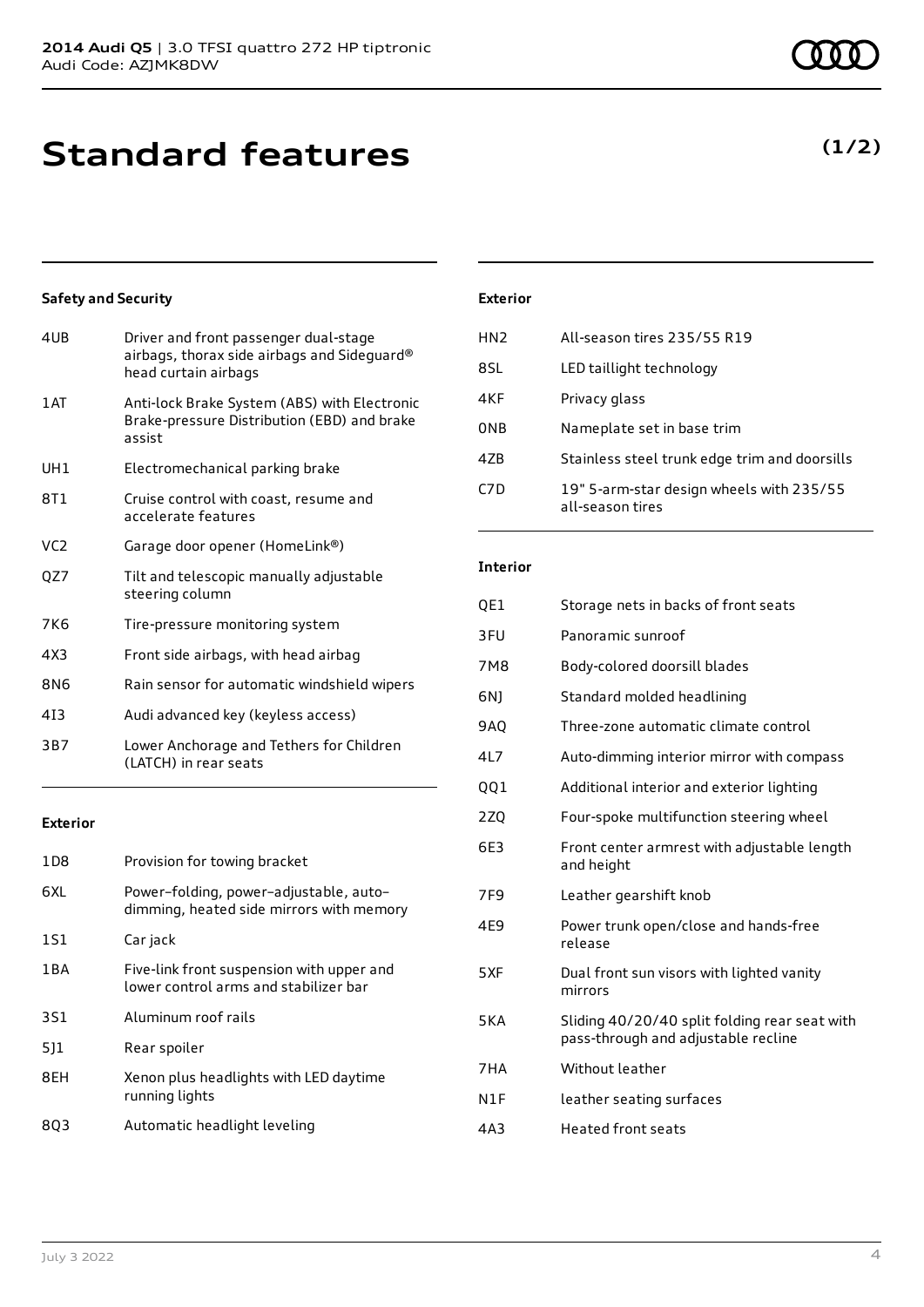## **Standard features**

#### **Interior**

5MG Dark Brown Walnut Wood inlay

#### **Infotainment and Driver Assistance**

UF7 Audi music interface with iPod® integration

**(2/2)**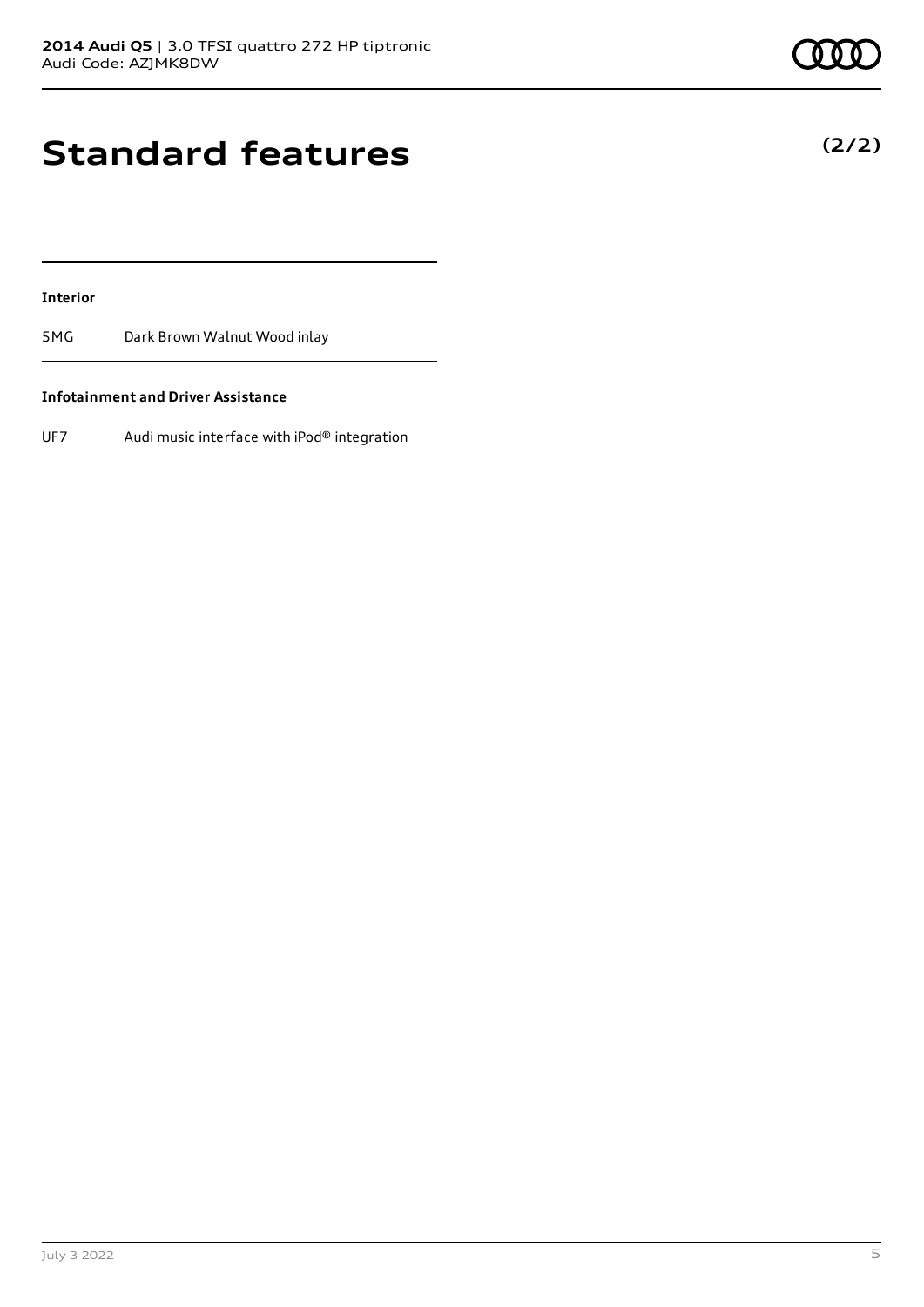### **Dealer remarks**

### *EVERYTHING YOU'VE BEEN LOOKING FOR AND MORE!!!*

Only 57K MILES on this CarFax Certified **ONE OWNER 2014 AUDI Q5 PREMIUM PLUS!!!** Lava Gray Pearl Effect with Black Interior!!

Featuring the optional,

**-AUDI MMI NAVIGATION PLUS PACKAGE** -inc: HDD Navi w/voice controls, MMI high control panel, TFT color, WVGA, 7" display screen (user-friendly control interface), control knob w/joystick and buttons in center console, Operates climate control, central locking, instrument cluster, vehicle diagnostics, cellular phone, navigation, CD and radio functions, Audi Parking System Plus w/Rear View Camera, 8-Color Driver Information Display, Radio: In-Dash Single CD/DVD Player & HD Radio, Audi Connect w/Online Services, 6-month trial subscription.

**-BANG & OLUFSEN SOUND SYSTEM** (-inc: 505 Watts, 14 Speakers, Dolby Digital 5.1, Noise Compensation).

**AND MORE!!!**

**2014 Audi Q5** | 3.0 TFSI quattro 272 HP tiptronic Audi Code: AZJMK8DW

### **Technical Specifications**

 $J^{\text{uly 3 2022}}$  4,400 (maximum towing  $160$   $0.839$ **Engineering | Performance** Engine type Six-cylinder Max. output ({1})/{2} HP Max. output ps/hp 272 @ 4,780 @ rpm Towing capacity capacity) /440 (tongue weight) lb **Torque**  $\{1\}$  lb-ft@rpm Valvetrain **Transmission | Drivetrain** Gear ratios: 8th 0.667 Gear ratios: 6th 1.000 Gear ratios: Final Drive 3.204 Gear ratios: 7th 0.839 Gear ratios: 4th 1.667 Gear ratios: 5th 1.285

**(1/3)**

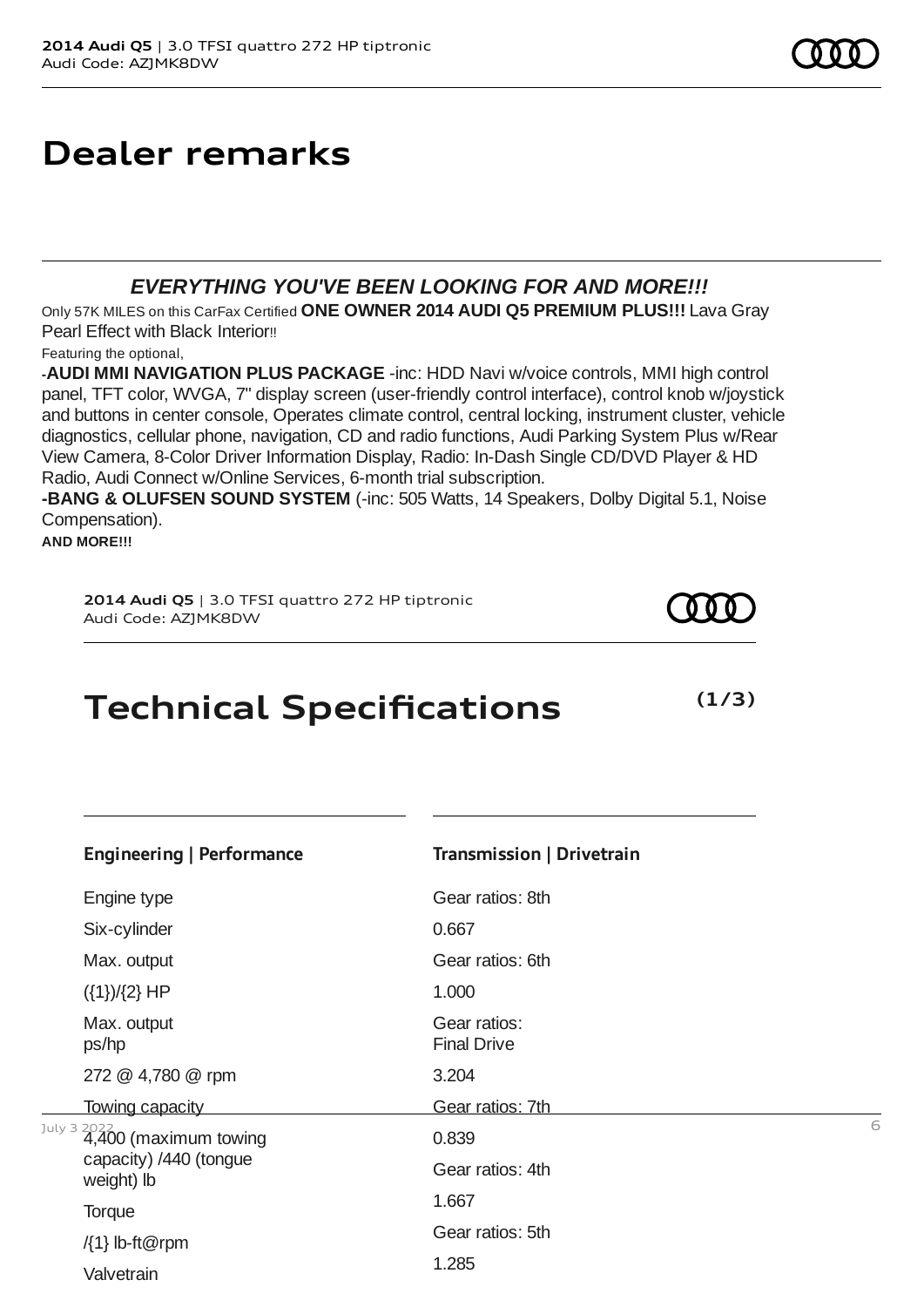| 24-valve DOHC                                     | Gear ratios: 2nd                      |   |
|---------------------------------------------------|---------------------------------------|---|
| Acceleration (0 -                                 | 3.143                                 |   |
| 60 mph)                                           | Gear ratios: 3rd                      |   |
| 6.0 sec. seconds                                  | 2.106                                 |   |
| Engine block                                      | Gear ratios:                          |   |
| Aluminum alloy                                    | Reverse                               |   |
| Induction/fuel                                    | 3.317                                 |   |
| injection                                         | Gear ratios: 1st                      |   |
| Supercharged/TFSI®                                | 4.714                                 |   |
| Cylinder head                                     |                                       |   |
| Aluminum alloy                                    | <b>Steering</b>                       |   |
| Displacement/Bore<br>and stroke                   | Steering type                         |   |
| 2,995/84.5 x 89.0 cc/mm                           | Electromechanical                     |   |
| Top track speed                                   | power steering system                 |   |
| 130 mph mph                                       | Turning<br>diameter, curb-<br>to-curb |   |
| Electrical system                                 | 38.1 ft                               | 7 |
| Alternator                                        | Steering ratio                        |   |
| 14 Volts - NA amp                                 | 15.9:1                                |   |
| <b>Battery</b>                                    |                                       |   |
| 12 Volts - NA amp                                 | <b>Suspension</b>                     |   |
|                                                   | Front axle                            |   |
|                                                   | Five-link front<br>suspension         |   |
|                                                   | Rear axle                             |   |
|                                                   | Trapezoidal-link rear<br>suspension   |   |
| 2014 Audi Q5 13.0 TFSI quattro 272 HD tiptronic : | (2/3)                                 |   |

#### **2014 Audi Q5** | 3.0 TFSI quattro 272 HP tiptronic Audi Code: AZJMK8DW **Technical Specifications**

| <b>Brakes</b>             | <b>Exterior Measurements</b> |
|---------------------------|------------------------------|
| <b>Front brakes</b>       | Height                       |
| 13.6 (ventilated disc) in | 65.2 in                      |
| Rear brakes               | Overall width                |
| 13.0 (ventilated disc) in | without mirrors              |
|                           | 74.7 in                      |
| <b>Body</b>               | Length                       |
|                           | 182.6 in                     |
|                           | Wheelbase                    |

110.5 in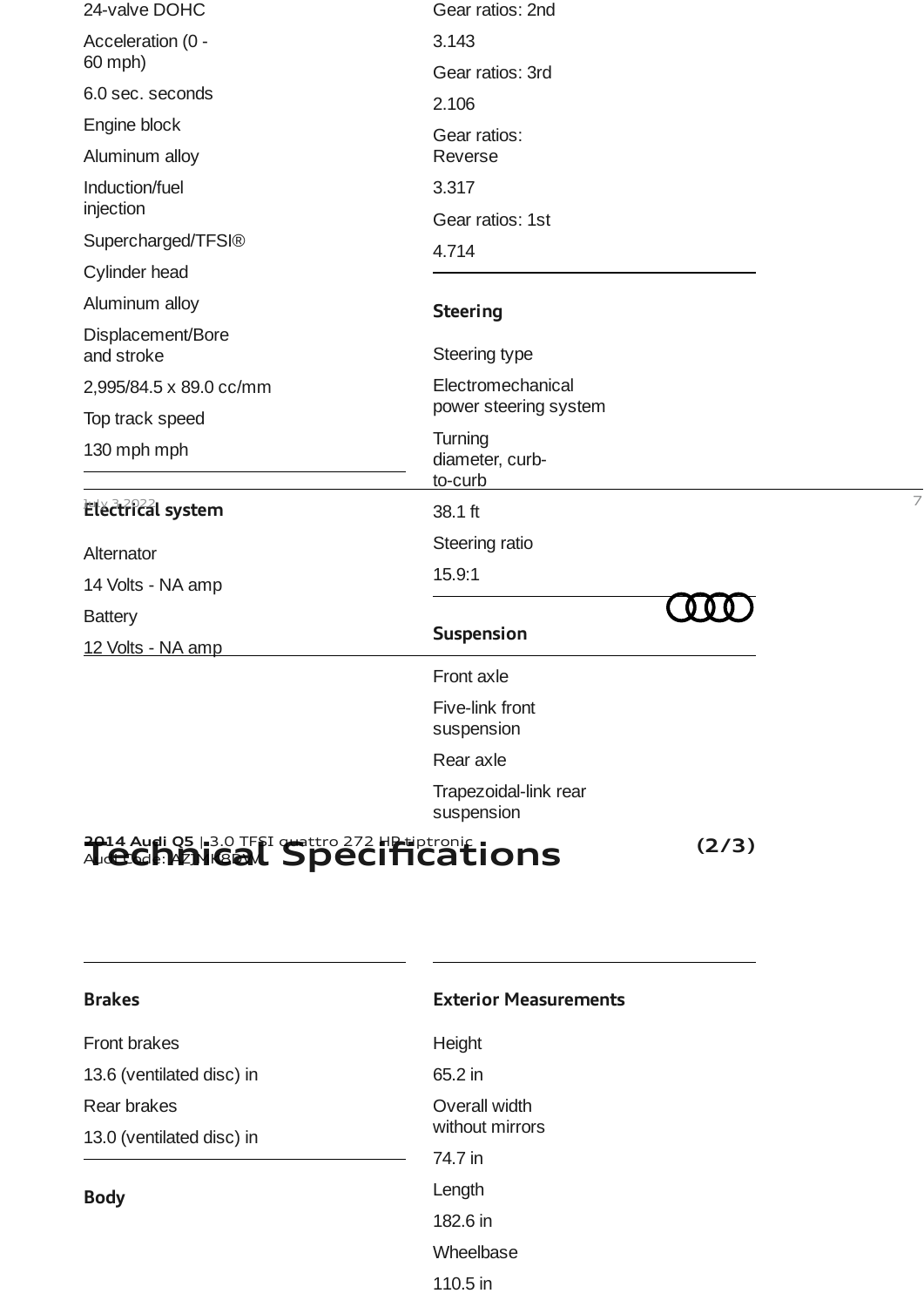| <b>Material</b>                                                                                    | Drag coefficient              |
|----------------------------------------------------------------------------------------------------|-------------------------------|
| Fully galvanized steel                                                                             | .33 Cw                        |
| unibody with aluminum<br>hood and tailgate and<br>multistep anti-corrosion                         | Overall width<br>with mirrors |
| protection                                                                                         | 82.2 in                       |
|                                                                                                    | Track rear                    |
| <b>Warranty   Maintenance</b>                                                                      | 63.5 in                       |
| Warranty                                                                                           | <b>Track front</b>            |
| 4-Year/50,000 mile Audi                                                                            | 63.7 in                       |
| New Vehicle Limited                                                                                | Curb weight                   |
| Warranty                                                                                           | NA lb                         |
| Maintenance                                                                                        |                               |
| 12-Month/5,000 mile<br>(whichever occurs first)<br><b>NO CHARGE first</b><br>scheduled maintenance |                               |
|                                                                                                    |                               |

July 3 2022 8

**2014 Audi Q5** | 3.0 TFSI quattro 272 HP tiptronic Audi Code: AZJMK8DW

**COOT** 

**(3/3)**

## **Technical Specifications**

| <b>Interior measurements</b>    |
|---------------------------------|
| Seating capacity                |
| 5                               |
| Shoulder room,<br>rear          |
| 56.4 in                         |
| Head room with<br>front sunroof |
| 39.4 in                         |
| Leg room, rear                  |
| 37.4 in                         |
| Shoulder room,<br>front         |

57.7 in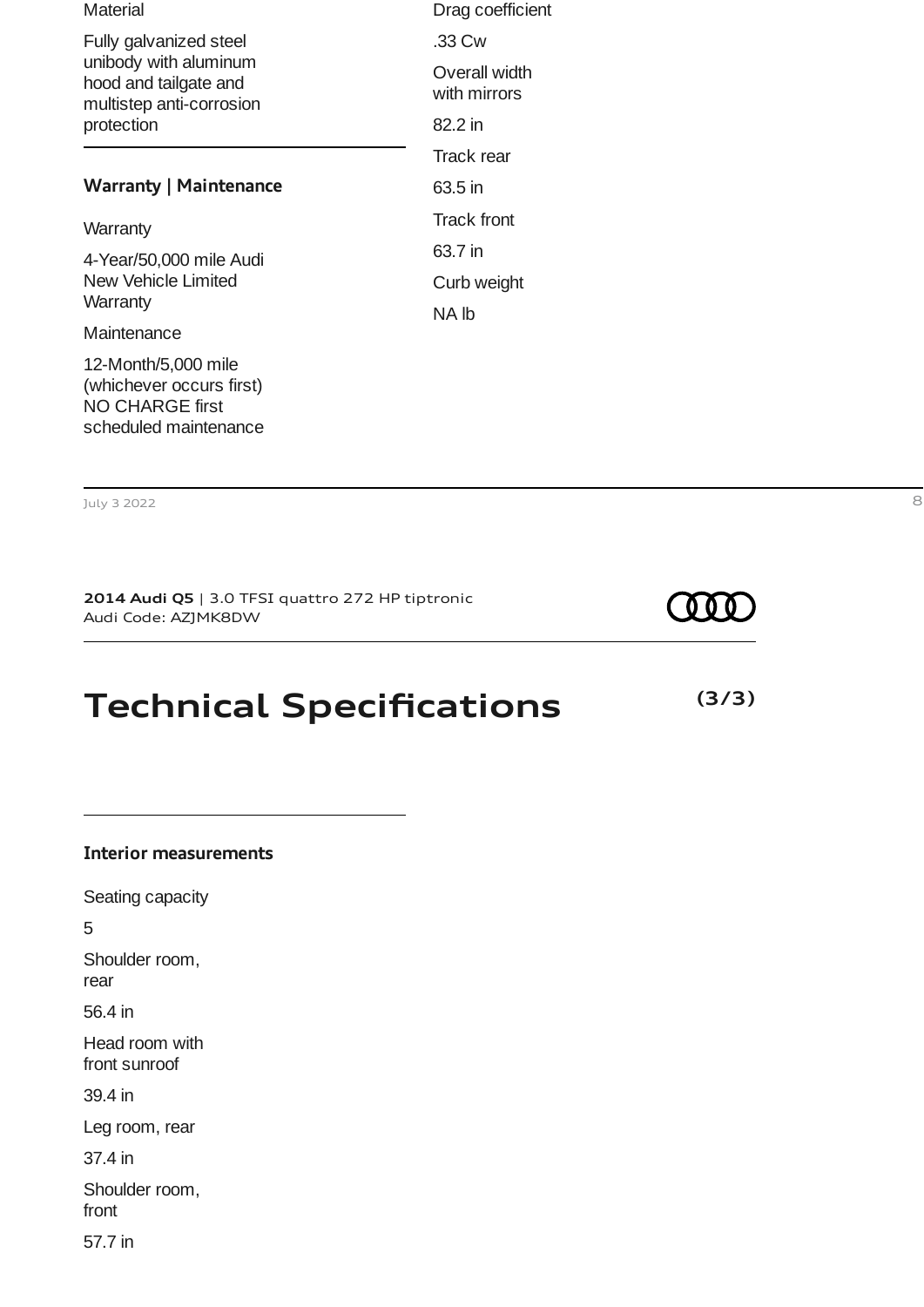Head room with rear sunroof 39.0 in Head room, rear 37.7 in Leg room, front 41.0 in Head room, front 38.1 in Cargo volume, rear seatbacks up/folded 29.1/57.3 cu ft, cu ft

July 3 2022 9

**2014 Audi Q5** | 3.0 TFSI quattro 272 HP tiptronic Audi Code: AZJMK8DW



### **Consumption- and emission**

**Consumption by NEDC**

combined 21 mpg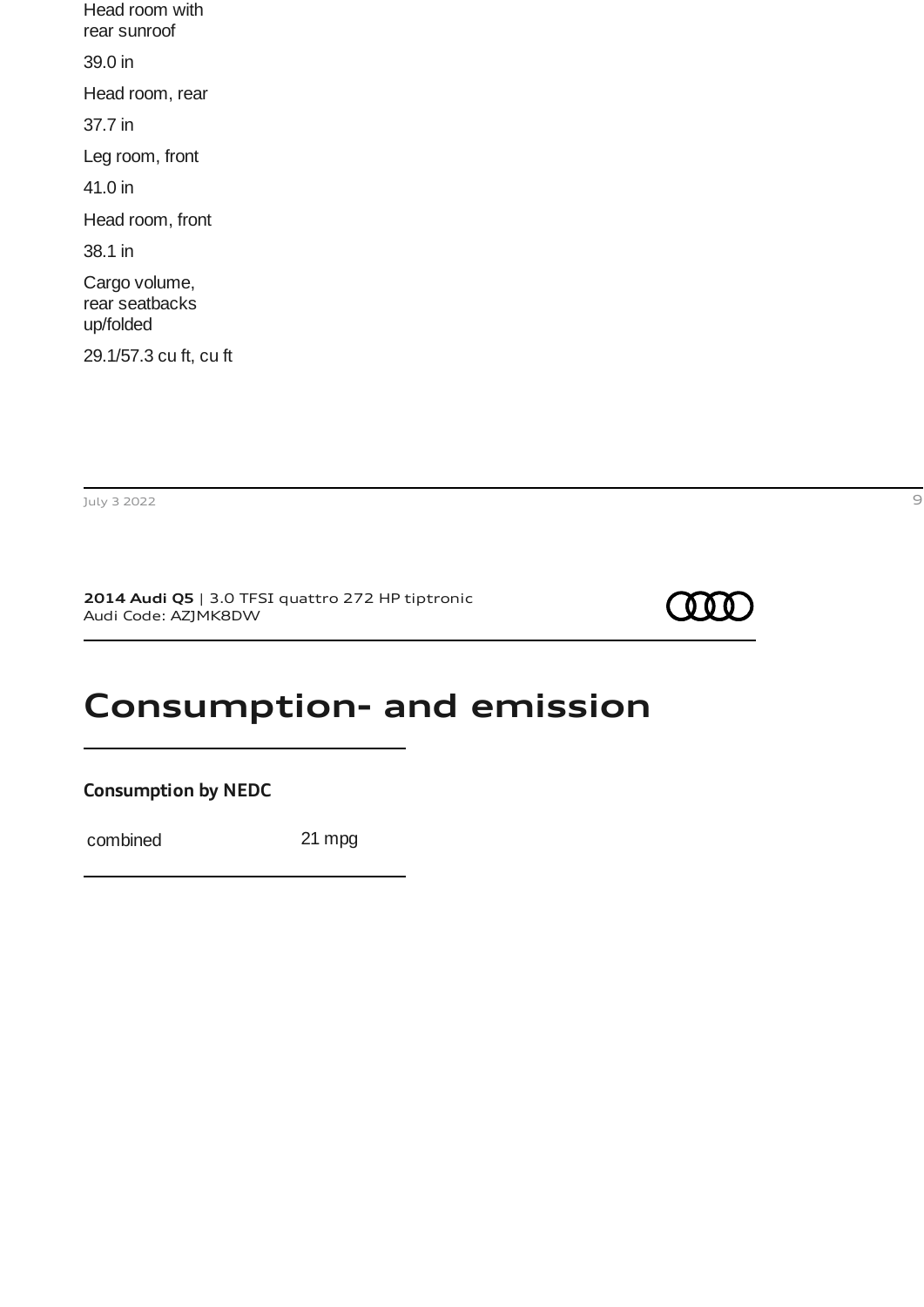**2014 Audi Q5** | 3.0 TFSI quattro 272 HP tiptronic Audi Code: AZJMK8DW



### **Contact**

Dealer **Audi Morton Grove**

7000 Golf Road 60053 Morton Grove IL

Phone: +18479988000 FAX: 8479988694

www: [https://www.audimortongrove.com](https://www.audimortongrove.com/)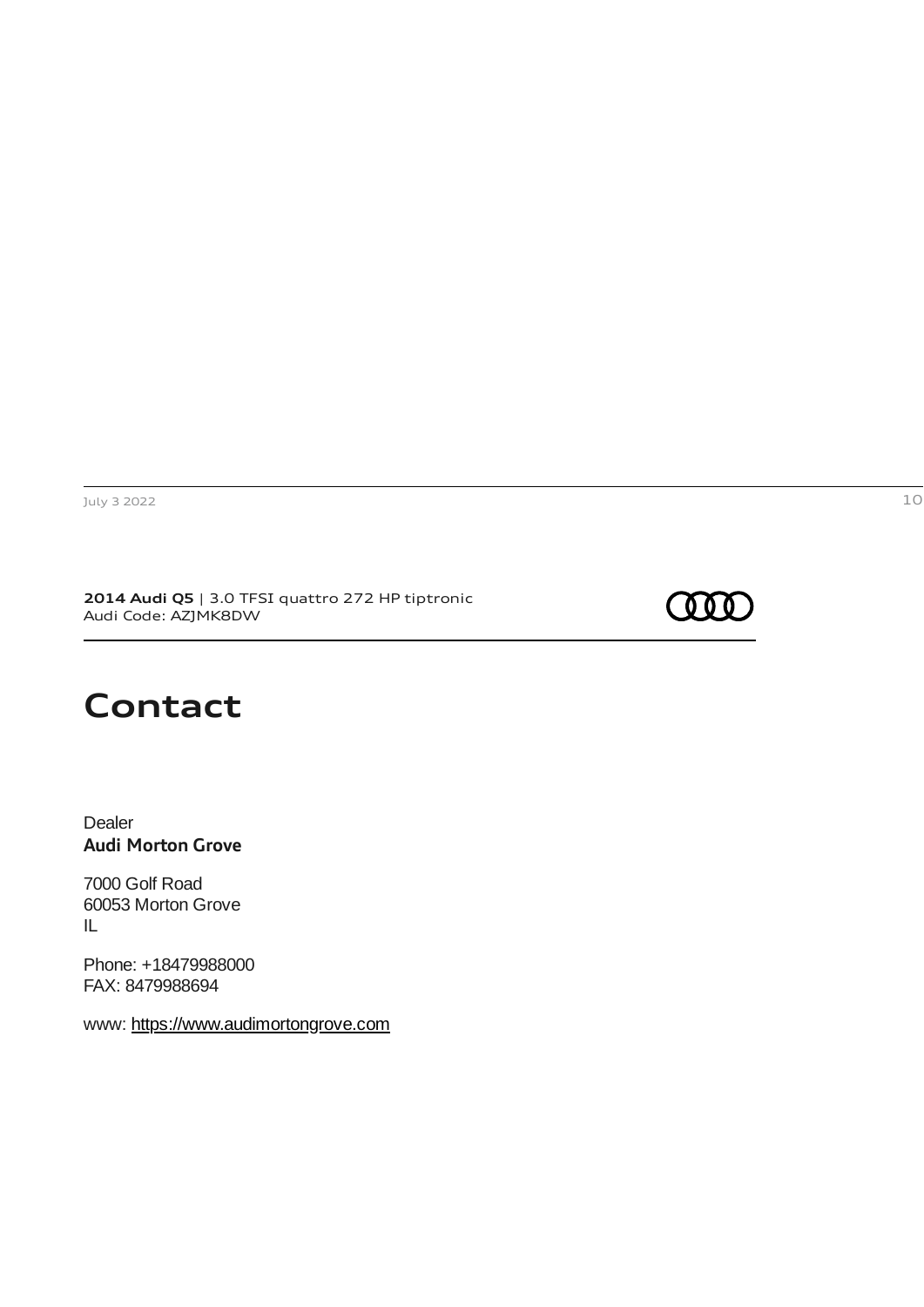**2014 Audi Q5** | 3.0 TFSI quattro 272 HP tiptronic Audi Code: AZJMK8DW

### <span id="page-10-0"></span>**Further information (Disclaimer)**

Please note that although Audi Canada tries its best to avoid any pricing, fees, informational copy or image errors, there may be times where human error or omissions are encountered while developing and/or modifying the Audi Canada website. Audi Canada shall not be deemed liable or held responsible for any errors, omissions or any related issues to the information provided and contained on Audi.ca or external site linked to Audi.ca. The laws and courts of Ontario shall govern any issues related to Audi.ca, or external site linked to Audi.ca. All of the information contained in this site is for information purposes only and in no way constitutes an advertisement or an offer to buy or sell Audi vehicles. Manufacturer's Suggested Retail Price is for the Audi model selected (current model year available and in-market). Freight and PDI, license, insurance, registration, any dealer or other charges, options and taxes are not included. Actual prices are set by the dealer. This site shall not be used or relied upon by you as a substitute for information that is available to you from an authorized Audi dealer